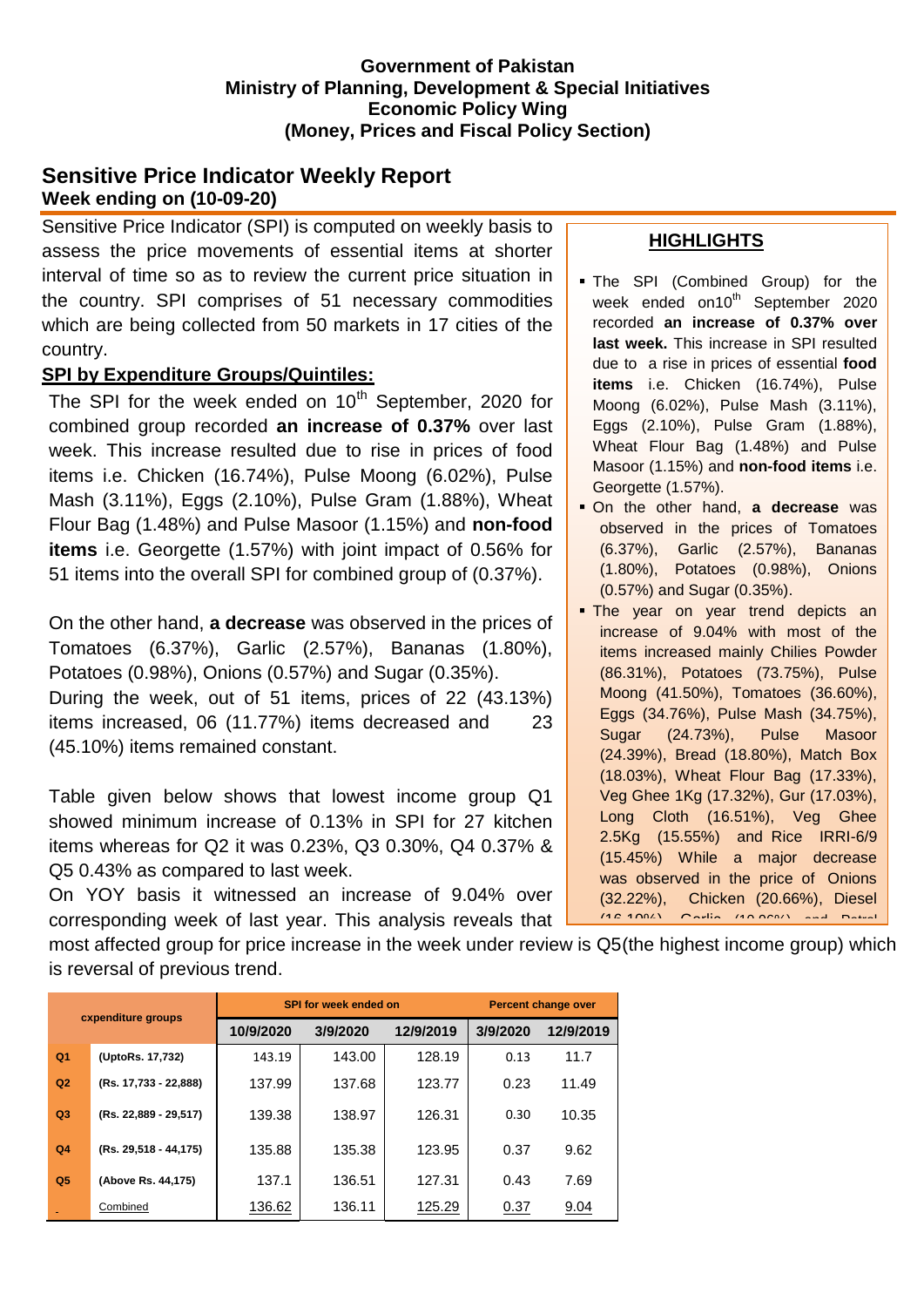### **Analysis of Weekly SPI for 27 kitchen items**

For the week ended on  $10^{th}$  , September, an increasing price impact of 0.61% was witnessed in combined group over last week for 27 kitchen items because of increasing price impact of Milk Fresh (0.03%), Eggs Hen (0.07%), Cooking Oil 5 liter tin (0.01%),Chicken (0.81%), Pulse Moong (0.03%),Pulse Mash (0.01%) and Pulse Gram (0.02%). Whereas, declining price impact in week under review in combined group was witnessed in Potatoes (0.05%), Onions (0.08%), Tomatoes (0.25%), and Sugar Refined (0.02%).Similarly, lowest income group recoded an increasing impact of 0.18% over last week as rising price impact was observed in Chicken (0.53%), Milk Fresh (0.02%), Cooking Oil 5 litre tin (0.01%),Eggs(0.05%), Pulse Moong (0.04%), Pulse Gram (0.03%) and Pulse Gram (0.03%).

**Price Comparison of Major Kitchen Items (Combined Group)**

| Sr.             | <b>Items</b>            | <b>Prices</b> |          |           |  |  |  |  |
|-----------------|-------------------------|---------------|----------|-----------|--|--|--|--|
| <b>No</b>       |                         | 10/9/2020     | 3/9/2020 | 12/9/2019 |  |  |  |  |
| 1               | <b>Wheat Flour</b>      | 1026.22       | 1025.25  | 889.32    |  |  |  |  |
| $\overline{2}$  | Rice<br>Basmati         | 88.46         | 88.29    | 83.14     |  |  |  |  |
| 3               | <b>Mutton</b>           | 1022.42       | 1019.04  | 921.33    |  |  |  |  |
| $\overline{4}$  | Chicken<br>Farm         | 150.11        | 126.82   | 190.41    |  |  |  |  |
| 5               | <b>Milk Fresh</b>       | 104.94        | 104.85   | 92.10     |  |  |  |  |
| 6               | Eggs Hen                | 130.89        | 127.54   | 94.47     |  |  |  |  |
| $\overline{7}$  | <b>Cooking Oil</b>      | 1254.52       | 1251.83  | 1141.32   |  |  |  |  |
| 8               | <b>Pulse Gram</b>       | 143.39        | 138.94   | 131.08    |  |  |  |  |
| 9               | <b>Pulse Mash</b>       | 240.76        | 235.29   | 178.81    |  |  |  |  |
| 10              | <b>Pulse Moong</b>      | 235.76        | 228.72   | 170.52    |  |  |  |  |
| 11              | Potatoes                | 67.93         | 68.78    | 40.37     |  |  |  |  |
| 12 <sub>2</sub> | Sugar<br><b>Refined</b> | 94.55         | 94.92    | 75.60     |  |  |  |  |
| 13              | <b>Tomatoes</b>         | 74.20         | 83.57    | 53.39     |  |  |  |  |
| 14              | <b>Onions</b>           | 51.67         | 53.31    | 73.59     |  |  |  |  |

On year on year basis, combined group witnessed

a rising impact of 13.01% which is attributed to increase in price impact of kitchen items i.e. Wheat Flour Bag (0.99%) Rice Basmati Broken (0.15%), Milk Fresh (4.23%), Eggs Hen Farm (0.85%), Potatoes (1.92%), Sugar Refined (1.35%), Chillies Powder (1.47%), Beef(0.91%),Mutton(0.53%), Cooking Oil Dalda 5 litre tin (0.57%),Vegetable Ghee1kg Pouch (0.41%),Tomatoes(0.63%), however, a declining price impact was shown in Chicken Farm(1.57%),Onions(1.22%),and Garlic (0.08%). For the Q1 price impact on YOY basis was 15.24 % which is more than the combined group.

| Sr.<br><b>No</b> | <b>Units</b>                             | <b>Islamabad</b> | <b>Rawalpindi</b> | Lahore  | <b>Karachi</b> | Quetta  | <b>Peshawar</b> |
|------------------|------------------------------------------|------------------|-------------------|---------|----------------|---------|-----------------|
|                  | Wheat Flour Bag 20kg                     | 867.42           | 862.64            | 860.00  | 1329.88        | 1200.00 | 1113.25         |
| $\overline{2}$   | Rice Basmati Broken<br>(Average Quality) | 106.56           | 98.54             | 76.87   | 95.74          | 114.93  | 90.00           |
| 3                | Mutton (Average Quality) 1kg             | 1145.03          | 1158.24           | 1051.19 | 1030.39        | 1096.96 | 1000.00         |
| 4                | Milk fresh 1liter                        | 118.68           | 118.56            | 90.00   | 119.68         | 115.00  | 130.00          |
| 5                | Potatoes 1kg                             | 84.85            | 78.24             | 73.19   | 55.23          | 59.86   | 80.00           |
| 6                | Chicken Farm Broiler(1kg)                | 154.67           | 147.24            | 141.00  | 155.23         | 164.95  | 166.00          |
|                  | Eggs Hen 1dozen                          | 132.14           | 128.79            | 130.00  | 134.57         | 134.94  | 140.00          |
| 8                | Tomato 1kg                               | 78.24            | 70.72             | 73.19   | 81.31          | 64.87   | 60.00           |
| 9                | Chilies Powder 200gm                     | 280.00           | 280.00            | 280.00  | 280.00         | 280.00  | 280.00          |
| 10               | Onions 1kg                               | 71.45            | 65.63             | 59.32   | 45.48          | 34.76   | 60.00           |
| 11               | Cooking Oil 5 Kg                         | 1240.00          | 1240.00           | 1240.00 | 1265.00        | 1250.00 | 1300.00         |
| 12               | Pulse Moong 1kg                          | 245.61           | 233.84            | 237.40  | 236.18         | 259.97  | 250.00          |
| 13               | Pulse Mash 1g                            | 254.76           | 242.18            | 248.01  | 230.96         | 279.88  | 270.00          |
| 14               | Pulse Gram 1kg                           | 163.06           | 147.13            | 133.72  | 153.74         | 174.95  | 160.00          |
| 15               | Sugar Refined 1kg                        | 97.72            | 96.57             | 94.66   | 95.03          | 95.00   | 100.00          |

### **Consumer Prices Of Essential Kitchen Items in Different Cities**